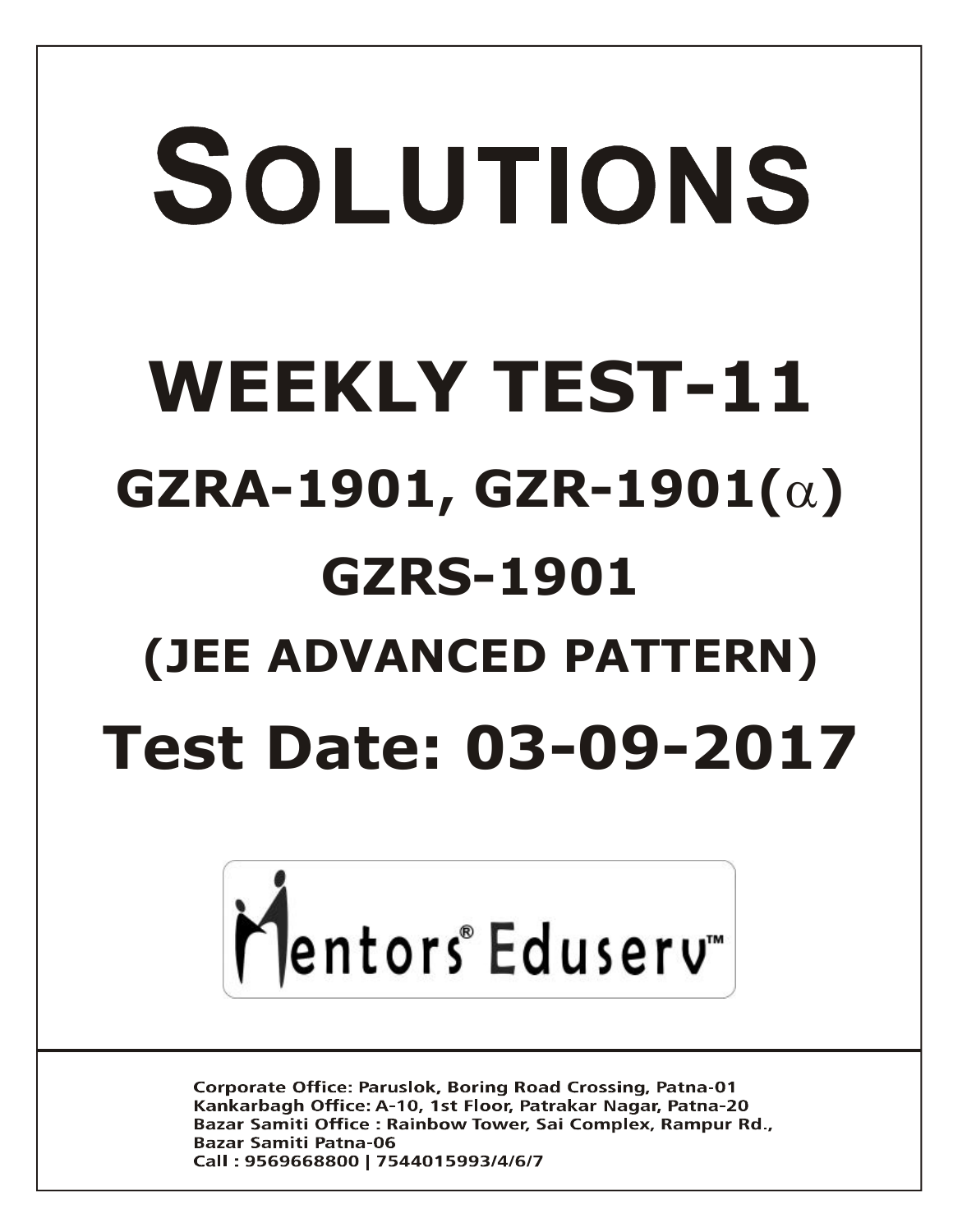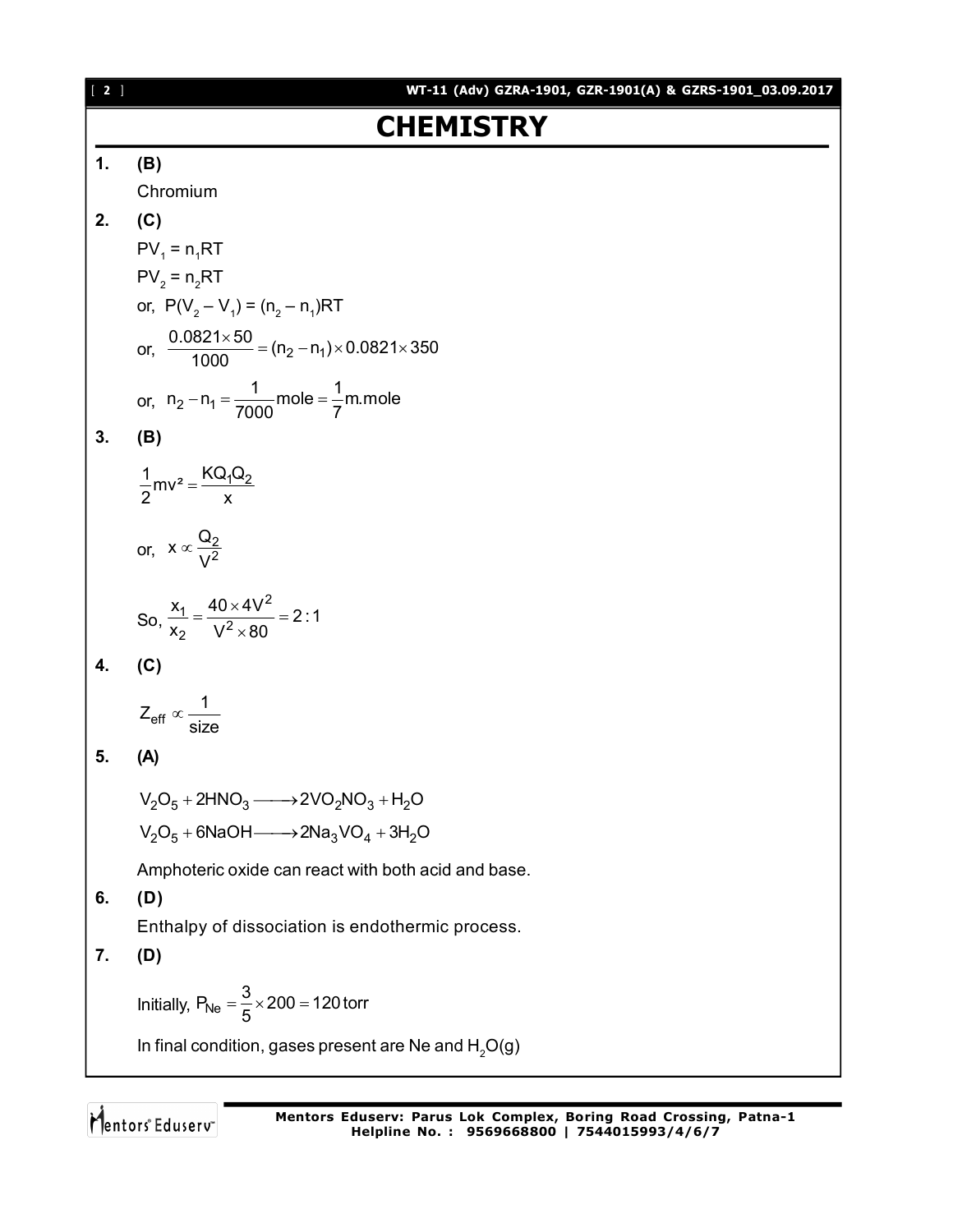$$
P_{\text{Re}} = 120 \times 2 = 240 \text{ torr } [P \propto \frac{1}{V}, n, T \text{ constant}]
$$
  
\n
$$
P_{\text{H}_2O(g)} = 50 \text{ torr } [Aqueous tension]
$$
  
\n
$$
P_{\text{total}} = 290 \text{ torr}
$$
  
\n8. **(A), (C)**  
\n**(B)**  $F_{\text{final}} < Cl_{\text{total}} < F_{\text{total}} \text{ in } 1$ : Electrical conductance  
\n**(D)**  $CI \ge F \ge Br \ge 1$ : Electron affinity  
\n**(A), (B), (C)**  
\nElements (a), (b) and (c) are correct. Statement (d) is incorrect as in any period, the atomic radius of the noble gas is largest.  
\n**10. (B), (C)**  
\n
$$
\frac{hc}{\lambda} = \phi + eV
$$
  
\n $V \text{ does not depend on intensity.}$   
\n**11. (B), (C), (D)**  
\n
$$
Aqueous tension depends only on T.
$$
  
\n**12. (D)**  
\n
$$
n \propto \frac{V}{T}
$$
  
\n
$$
n_{A} : n_{B} = \frac{1}{2} : 2 = 1 : 4
$$
  
\n
$$
n_{B} = \frac{4}{5} \times 15 = 12
$$
  
\n**13. (B)**  
\n
$$
n_{A} = 3 \text{ mole}
$$
  
\n
$$
n_{B} : n_{C} = 2 : 1
$$
  
\n
$$
n_{B} = \frac{3}{3} \times 12 = 8 \text{ mole}
$$
  
\nNow,  $P \propto \frac{nT}{V}$ 

$$
\bigvee_{i=1}^{n} \text{entors}^{\text{c}} \text{Eduser} \mathbf{v}^{\text{c}}
$$

۳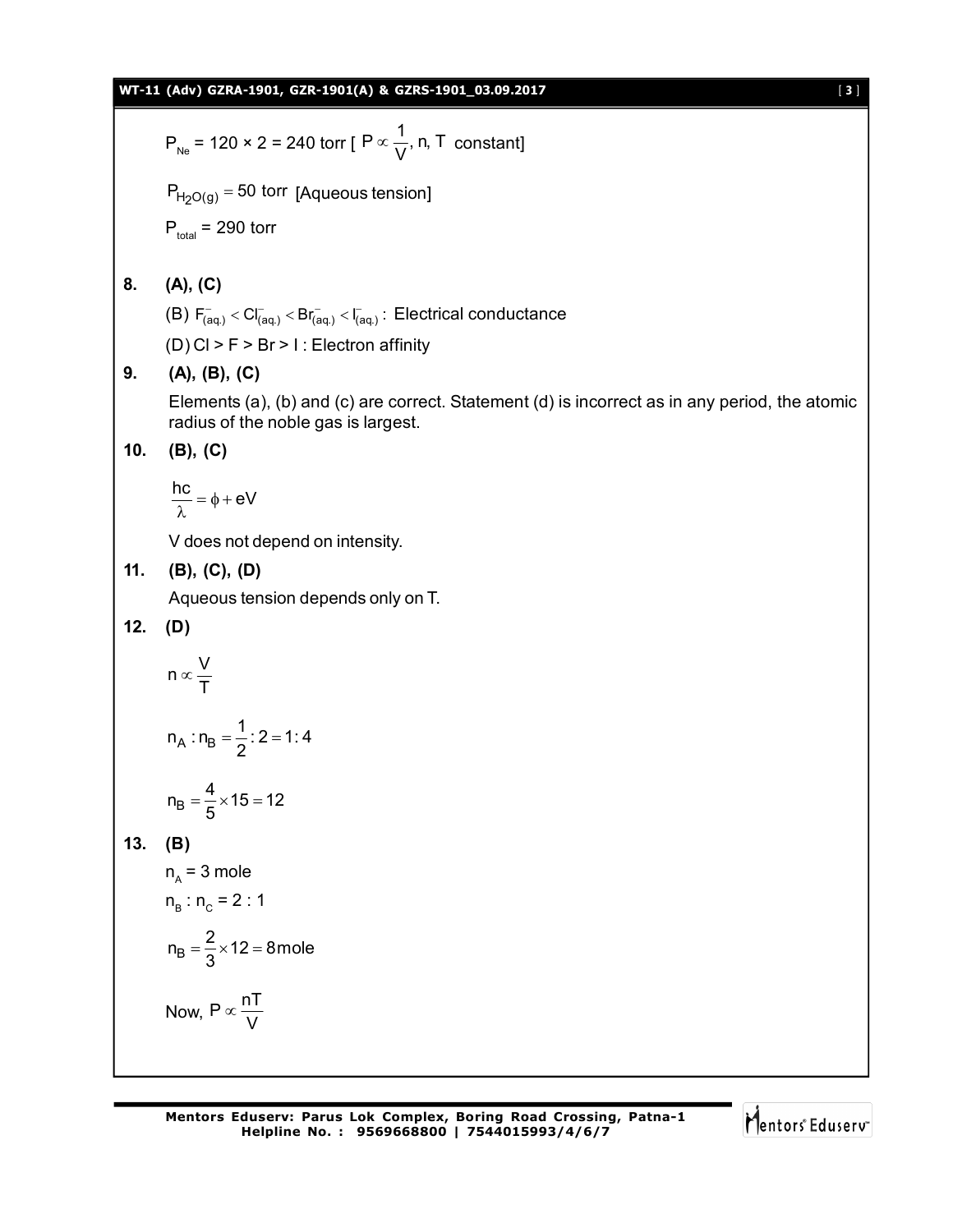# [ **4** ] **WT-11 (Adv) GZRA-1901, GZR-1901(A) & GZRS-1901\_03.09.2017**

P<sub>A</sub>: P<sub>B</sub> = 
$$
\frac{3 \times 2T}{V}
$$
 :  $\frac{8 \times T}{2V} = \frac{3}{2}$   
\n14. **(B)**  
\nN > C > P > Si  
\n15. **(D)**  
\nK > Mg > Al > B  
\n16. **(B)**  
\n• X(g) → X<sup>+</sup>(g) + 1e<sup>-</sup>  
\n $\frac{3N_0}{2}$  E<sub>1</sub>  
\nAfter loss of 1 electron =  $\frac{E_1}{3N_0} = \frac{2E_1}{3N_0}$   
\n• X(g) + 1e<sup>-</sup> → X<sup>-</sup>(g)  
\n $\frac{2N_0}{3}$  E<sub>2</sub>  
\nAfter gain of 1 electron =  $\frac{E_2}{2N_0} = \frac{3E_2}{2N_0}$   
\n17. **(3)**  
\n $\frac{V_1}{V_2} = \frac{K_1}{K_2} = \frac{\frac{hc}{50} - \frac{hc}{200}}{\frac{hc}{100} - \frac{hc}{200}} = \frac{3}{1} = 3$   
\n18. **(4)**  
\nAutomic size  
\n(1) Kr > Ne  
\n(3) l > Cl<sup>+</sup>  
\n19. **(2)**  
\nK.E<sub>α</sub> = 2eV, m<sub>α</sub> = 4unit  
\nK.E<sub>p</sub> = 32eV, m<sub>p</sub> = 1unit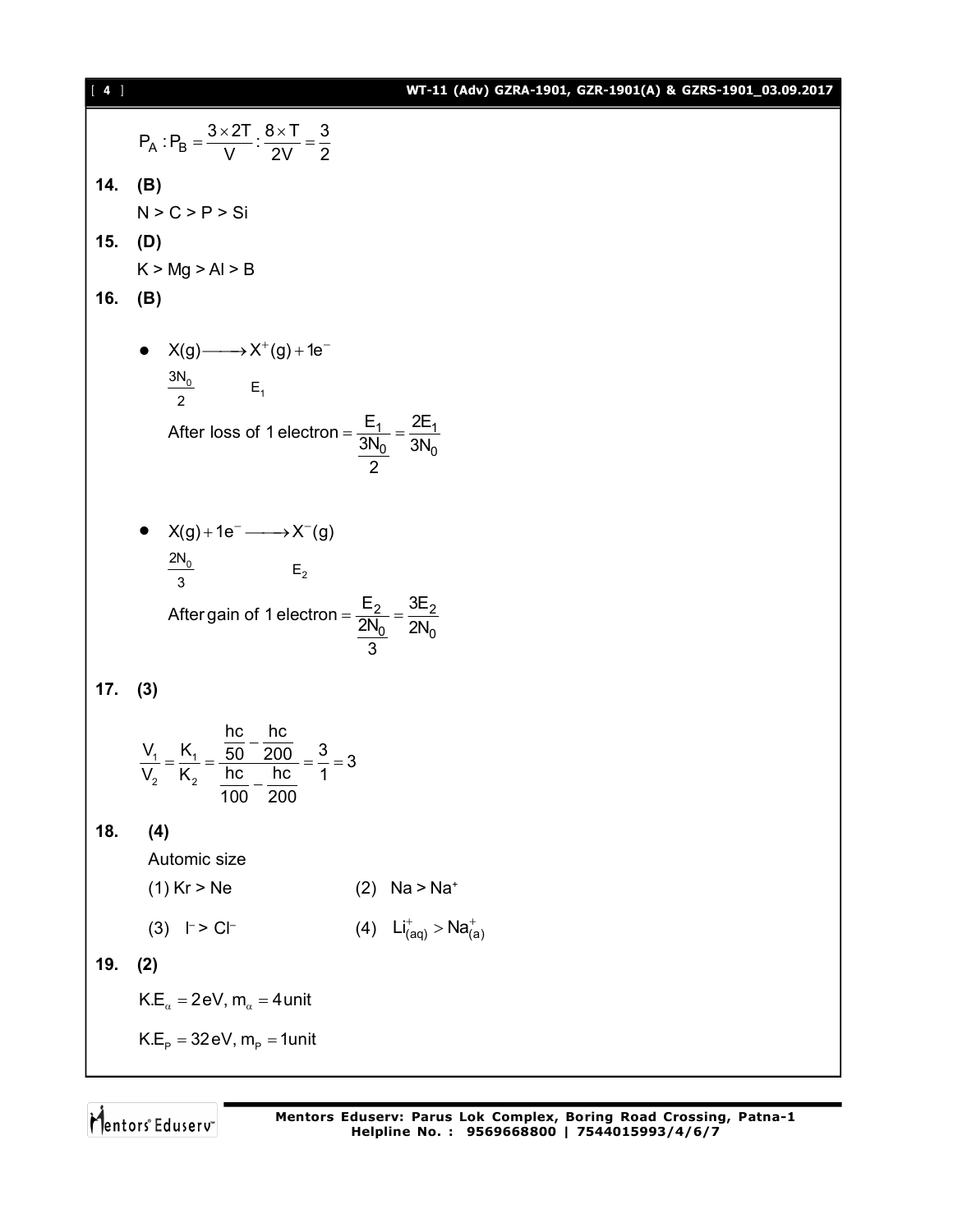1 km λα P  $\frac{32}{2}$  = 2 8  $\frac{\lambda_{\alpha}}{2} = \sqrt{\frac{32}{2}} = 2$ λ **20. (5)** 6th excited state is 3d. **21. (4)**  $T_A = T$  $T_{\rm B}$  = 20 T (T $\alpha$  V, n, p constant)  $T_c$  = 4T (T $\alpha$  P, n, v constant) **22. (2)** Total Correct = 4 and Total Incorrect = 2 So, Total =  $|4 - 2| = 2$ **23. (2)** (v) Li < Li<sup>+</sup> and (viii) Ba < Sr **PHYSICS 24. (A)** Block will start slipping when  $F = \mu mg$ 2t 0.5 20 10

$$
2t = 0.5 \times 20 = 10
$$
  
\n
$$
t = 5 \text{ s}
$$
  
\nfor  $t \le 5\text{s}$ ,  $\tan \theta = \frac{f}{N} = \frac{2t}{20} = \frac{t}{10}$   
\n
$$
\sec^2 \theta \frac{d\theta}{dt} = \frac{1}{10}, \frac{d\theta}{dt} = \frac{\cos^2 \theta}{10}
$$
  
\nAt  $t = 2\text{s}$ ,  $\tan \theta = \frac{1}{5}$   
\n
$$
\cos \theta = \frac{5}{\sqrt{26}}
$$



**Mentors Eduserv: Parus Lok Complex, Boring Road Crossing, Patna-1 Helpline No. : 9569668800 | 7544015993/4/6/7**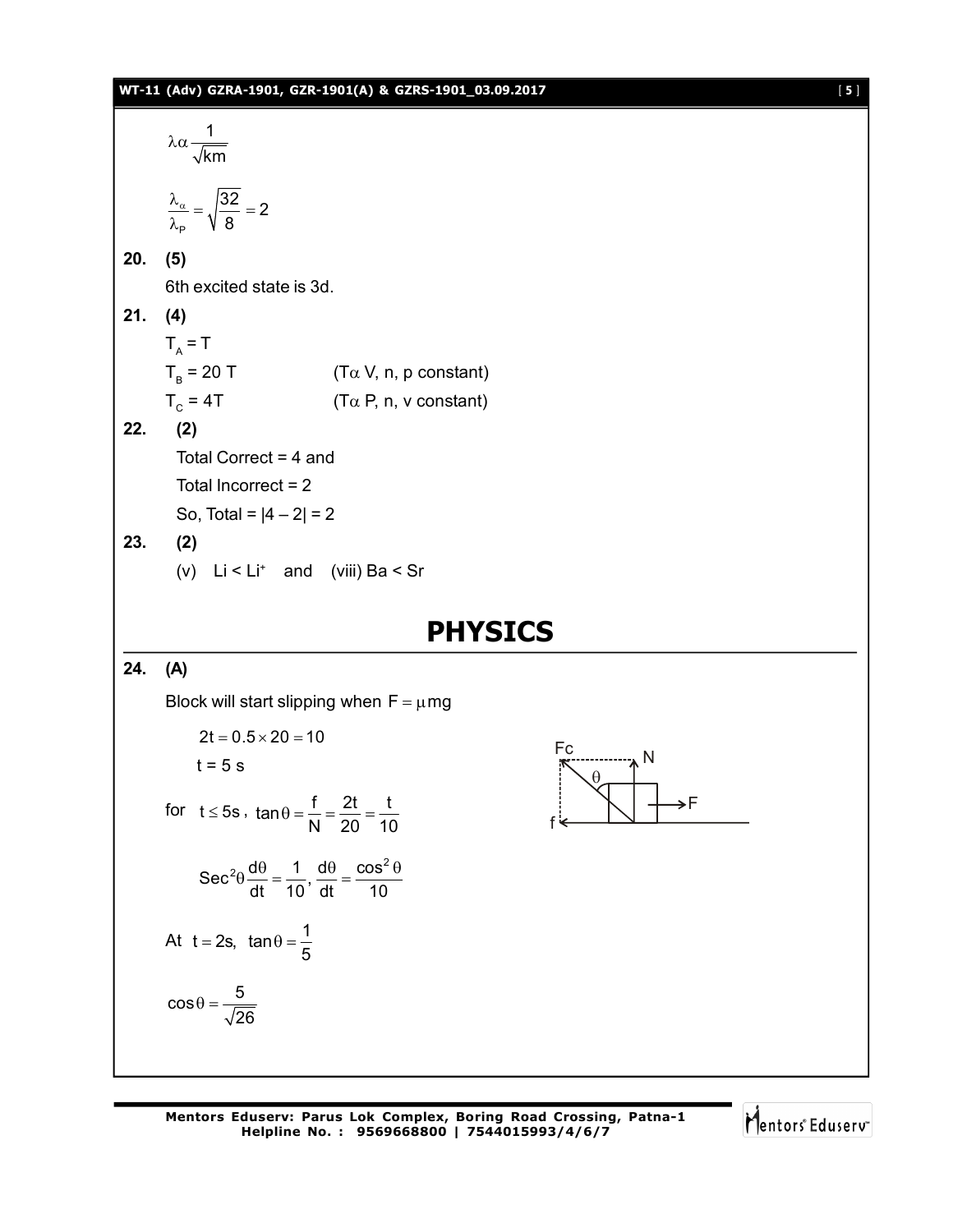[ **6** ] **WT-11 (Adv) GZRA-1901, GZR-1901(A) & GZRS-1901\_03.09.2017** d $\theta$  25 5  $\frac{\theta}{\theta} = \frac{25}{200} = \frac{5}{50}$  rad/s dt 260 52 **25. (B)**  $T_1 = \frac{mg}{200}$  $=$  $\frac{\overline{1}}{\theta}$ ,  $T_2$  = *mg* cos  $\theta$ cos  $\frac{T_1}{T_2}$  = sec<sup>2</sup>  $\theta$  = 4  $1 - \mathsf{e}\mathsf{e}\mathsf{e}^2$  $=$  Sec<sup>2</sup>  $\theta$  = 4 T, 2 **26. (A)**  $\mathfrak{t}_{\scriptscriptstyle\mathsf{P}}$  $\rightarrow$  U<sub>p</sub>  $P \bullet$   $\bullet$   $\bullet$   $\bullet$   $\bullet$   $\bullet$  $t_{\circ}$  C  $\leftarrow$  u<sub>Q</sub> Point C is point of crossing of buses. Buses start from P and Q take same time to reach point C. Let this time is equal to 't'  $u_P t = u_O t_O$  ... (i)  $u_0 t = u_p t_p$  ... (ii) Dividing (i) & (ii) u<sub>p</sub>u<sub>o</sub>t<sub>o</sub> <u>P – "Q , 'Q</u>  $=\frac{q}{q} \cdot \frac{q}{q}$ u<sub>o</sub> u<sub>p</sub> t<sub>p</sub> Q UP P  $\frac{P}{Q^2} = \frac{t_Q}{t_P}$  ${u_{\scriptscriptstyle \mathrm{P}}}^{\mathrm{2}}$  t  $=$  $u_{\rm o}{}^2$  t u<sub>P</sub> /t <u>P \_ | 'Q</u>  $\therefore \frac{dp}{dt} =$  $\sf{u_o} \quad \sf \cal{V} \, t_p$ Q VIP **27.** Acceleration of blocks =  $\frac{(2M-m-M)g}{g(2M-m)} = \frac{(M-m)g}{g(2M-m)}$  $\frac{(m-m-1)(9)}{16} = \frac{(m-m-1)(5)}{16}$  $3M + m$   $3M + m$  $+m$  3M + r Considering free body diagram of block *m* only ,  $mg + ma = N$ <u>ummummum</u> N = m (g+a) = m  $|g + \frac{(M - m)g}{g}$  $\left[g + \frac{(M-m)g}{3M+m}\right]$  $3M + m$ *m* 2*M*  $m \frac{[3Mg + mg + Mg - mg]}{2M} = \frac{4Mmg}{2M}$  $= m \frac{[3Mg + mg + Mg - mg]}{2M} =$ *M*  $3M + m$   $3M + m$  $+m$  3M + r **(B)**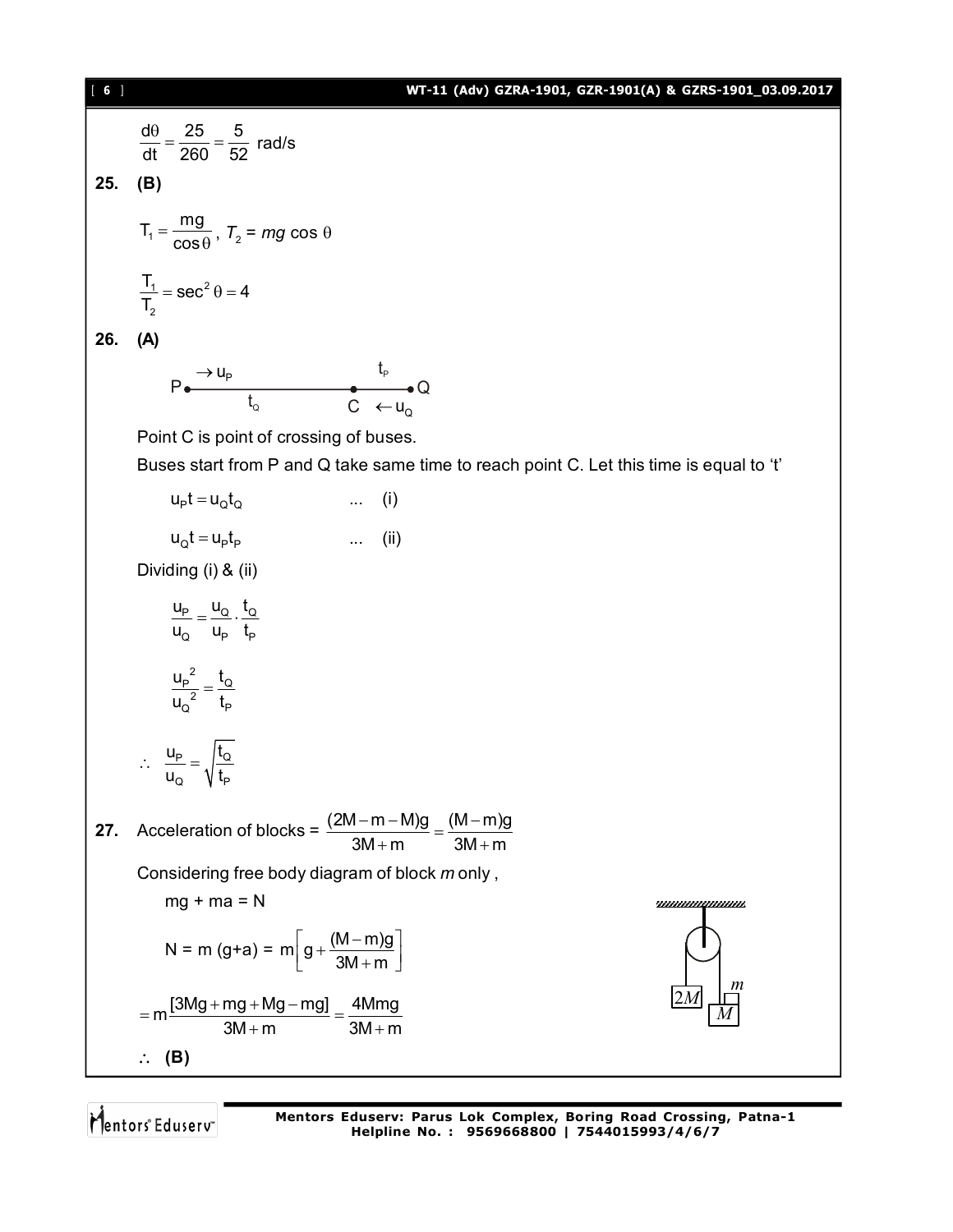#### **WT-11 (Adv) GZRA-1901, GZR-1901(A) & GZRS-1901\_03.09.2017** [ **7** ]

**28. (D)** Let N be the normal reaction between m and M, Equilibrium of M N sin  $37^{\circ}$  = kx ... (i) Equilibrium of m in vertical direction gives N  $\cos 37^\circ = mg$  ... (ii) From Eqs. (i) and (ii), we get tan37°= $\frac{\textsf{kx}}{1}$ mg  $=$ 3 kx 4 mg  $=$  $x = \frac{3mg}{4}$ 4k  $=$ **29. (C)** Given that :  $|\vec{a}_1 + \vec{a}_2| = \sqrt{3}$ 1+1+2cos $\theta = (\sqrt{3})^2$  $2\cos\theta = (3-2) = 1$  $\mathcal{L}_{\bullet}$  $\cos \theta = \frac{1}{2}$  $\theta = \frac{1}{2}$   $\Rightarrow$   $\theta = 60^{\circ}$  $(\vec{a}_1 - 2\vec{a}_2) \cdot \vec{a}_1 = \vec{a}_1^2 - 2\vec{a}_1 \cdot \vec{a}_2$ As  $\vec{a}_1$  and  $\vec{a}_2$  are unit vectors. Then,  $(\vec{a}_1 - \vec{2a}_2) \cdot \vec{a}_1 = a_1^2 - 2\vec{a}_1 \cdot \vec{a}_2$  $= 1 - 2 \times 1 \times 1$ cos $\theta$  $= 1 - 2 \cos \theta = 1 - 1 = 0$ . **30. (A)** Let  $\overrightarrow{b} = b_x \hat{i} + b_y \hat{j} + b_z \hat{k}$ .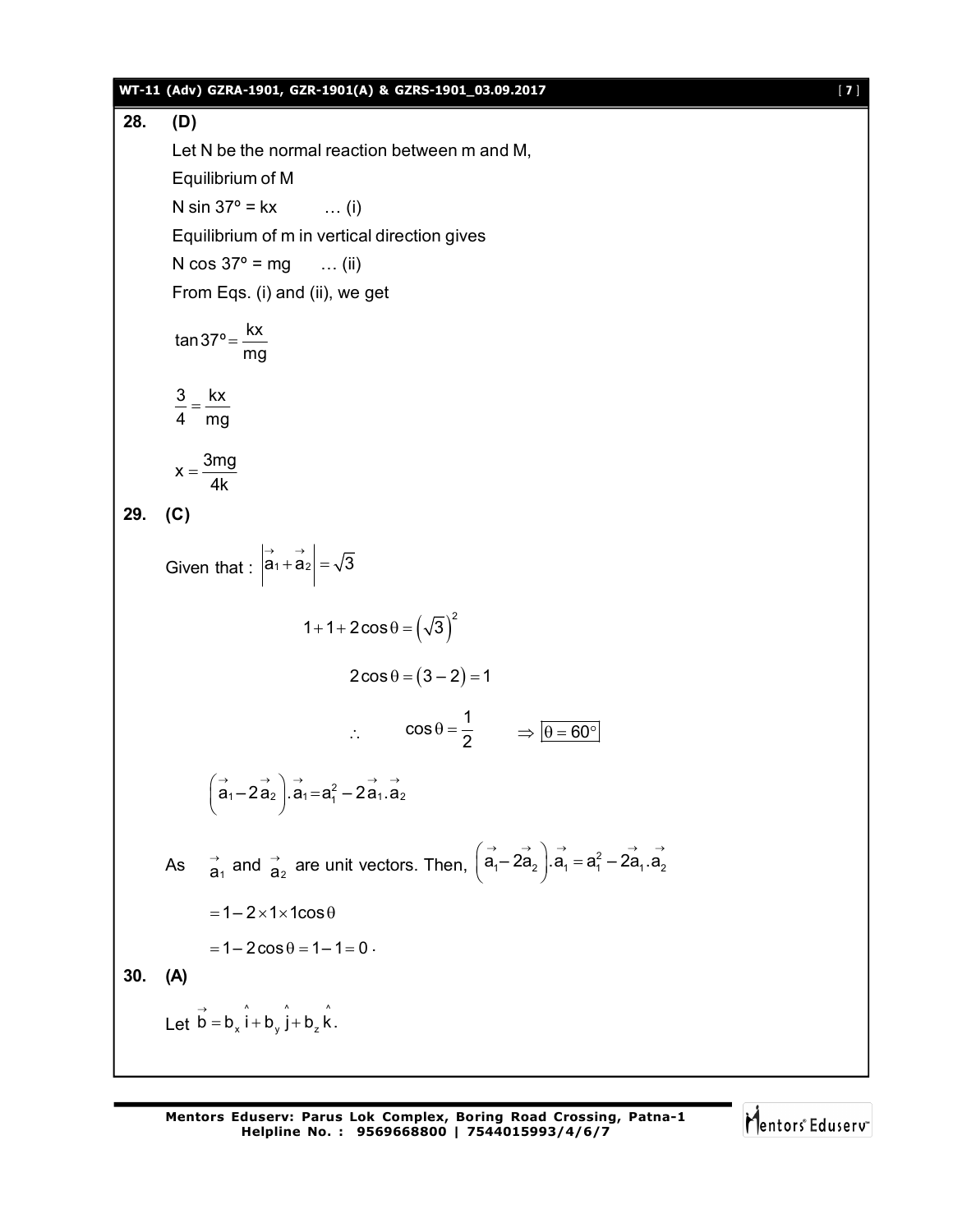[ **8** ] **WT-11 (Adv) GZRA-1901, GZR-1901(A) & GZRS-1901\_03.09.2017** As  $\overrightarrow{a}$  and  $\overrightarrow{b}$  are collinear So,  $\frac{b_x}{2} = \frac{b_y}{4} = \frac{b_z}{4} = k$  (Say) 2 1 –1  $=\frac{y}{4}=\frac{z}{4}=1$  $b_x = 2k, b_y = k, b_z = -k$ . As,  $\vec{a} \cdot \vec{b} = 3$   $\Rightarrow (2k \times 2) + (k) + k = 3$   $\Rightarrow$   $6k = 3$ ,  $\therefore k = \frac{1}{2}$ Hence,  $\overrightarrow{b}$  is  $(1, 1/2, -1/2)$ **31. (A,B,C)**  $T = 2g = 20 N$ frictional force = 0  $\therefore$  contact force = N  $40\frac{\sqrt{3}}{2}$ 2  $=$  $= 20\sqrt{3} N$ normal to the inclined surface. **32. (A), (D)** Tension in  $\mathsf{S}_{_{1}}$  before cutting  $T = 2$  mg Sin 30 $\degree$  = mg So, Spring force  $F_s = 2T = 2mg$ just affter cutting spring force will be same. So,  $a_A = \frac{1}{m}$  $a_{\rm A} = \frac{{\sf F}_{\rm s}}{{\sf F}_{\rm s}} = 2{\sf g}$ m  $=$  $\frac{-s}{s}$  = 2  $_0 =$ gsin $30^\circ$  $a_0 = g \sin 30^\circ = \frac{g}{2}$ 2 = gsin30 $^{\circ}$  =  $\frac{3}{2}$ **33.** Maximum acceleration of block 2 0.5 *g m*  $A = \frac{0.5mg}{m} =$ So, if  $M = 2m$ ,  $a_A = a_B = \frac{b}{4m} = \frac{b}{2}$ 2 *g m*  $a_{\scriptscriptstyle A}=a_{\scriptscriptstyle B}=\frac{2mg}{4m}=\frac{g}{2}$  and friction force is  $\frac{1}{2}$ *mg*. **(A), (B), (C)**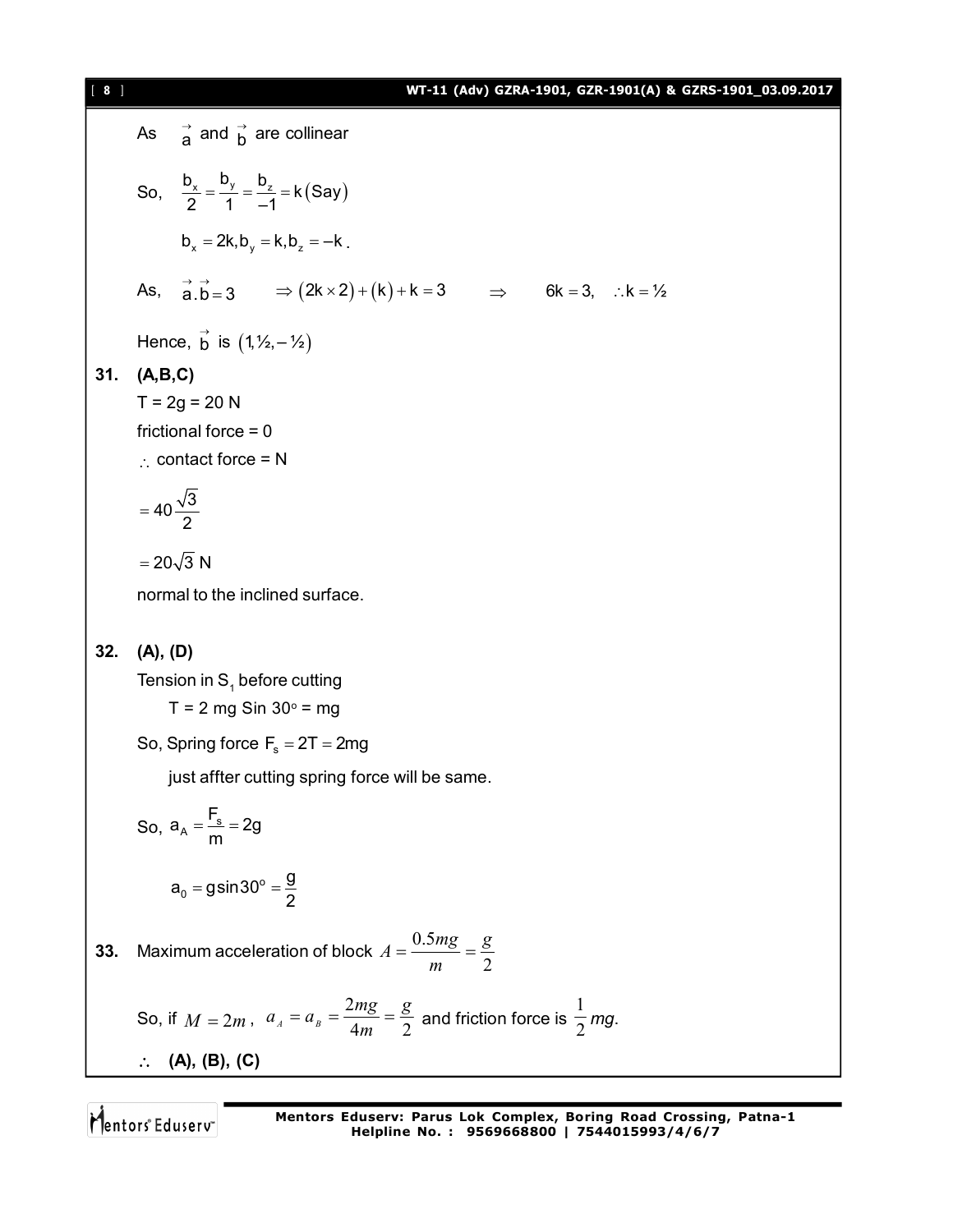**WT-11 (Adv) GZRA-1901, GZR-1901(A) & GZRS-1901\_03.09.2017** [ **9** ] **34.** As  $\theta_1 = \tan^{-1}(\mu_1)$  and  $\theta_2 = \tan^{-1}(\mu_2) = 45^{\circ} = 30^{\circ}$ If  $\theta$  < 30°, there is no contact force between them. For motion to start 2 *mg* sin  $\theta = (\mu_1 + \mu_2)$  *mg* cos  $\theta$  $\therefore$  tan  $\theta = \frac{\mu_1 + \mu_2}{2}$ **(A), (C), (D) 35. (B)** to go up,  $t = \frac{60}{10} = 6s$ 10  $=\frac{1}{10}$  = 6 to come down,  $t = 6$  s  $\therefore$  T = 12s **36. (A)** t, H for lift  $10 \text{ ms}^{-1}$ H, t  $(60 + 10) = 70$  ms<sup>-1</sup> for ball  $10t = 70t - \frac{1}{2} \times 10t^2$ 2  $\therefore$  10t = 70t -  $\frac{1}{2} \times 1$  $\therefore$  5t<sup>2</sup> = 60t  $\therefore$  t = 12s **37. (C)** H, t for lift  $10 \text{ ms}^{-1}$ , 6 ms<sup>-2</sup> H, t  $70 \text{ ms}^{-1}$ for ball  $10t + \frac{1}{2} \times 6t^2 = 70t - \frac{1}{2} \times 10t^2$ 2 2  $+\frac{1}{2} \times 6t^2 = 70t - \frac{1}{2} \times 1$  $8t^2 = 60t \implies t = \frac{60}{2} = 7.5 \text{ sec}.$ 8  $= 60t \Rightarrow t = \frac{50}{2} = 7$ 

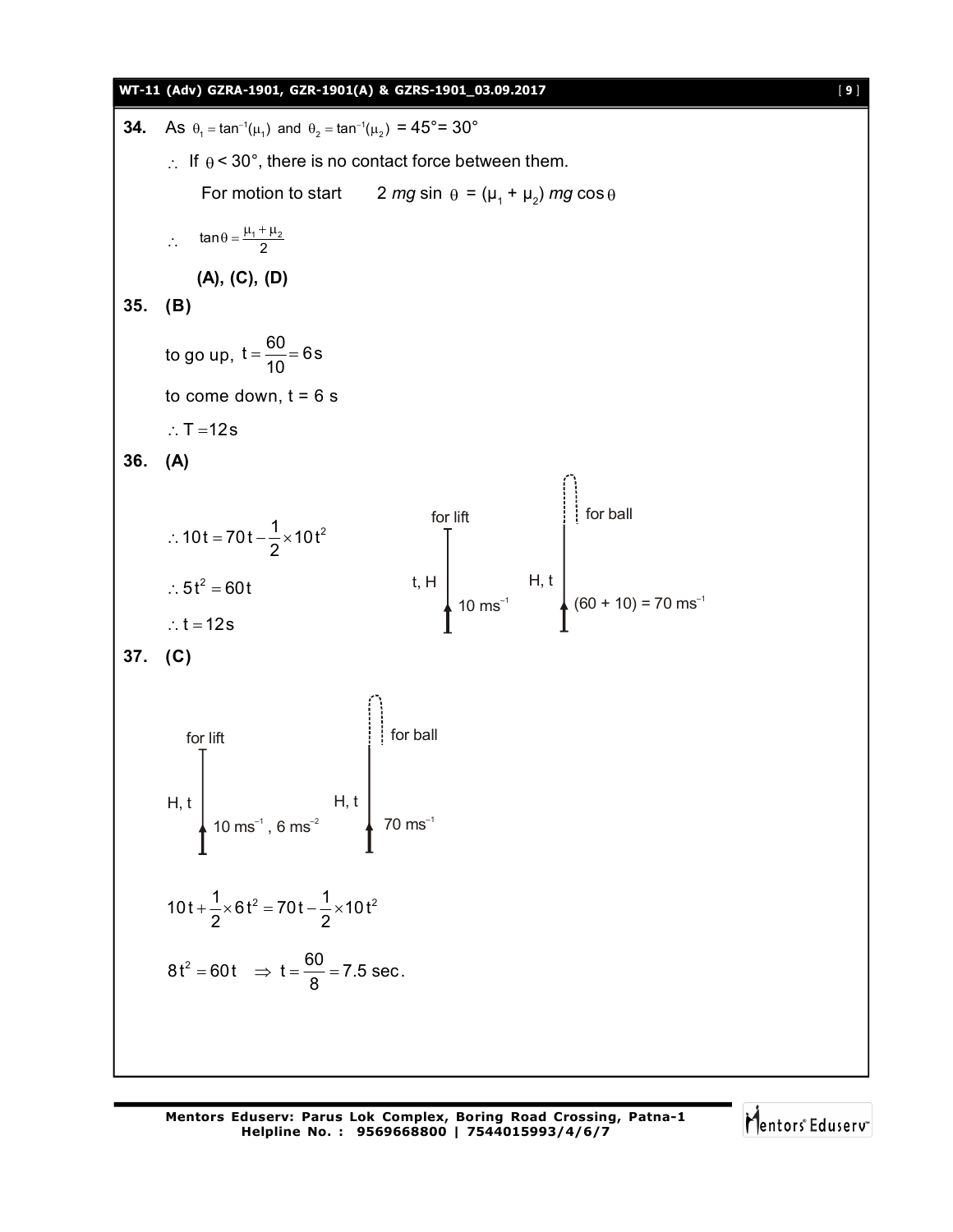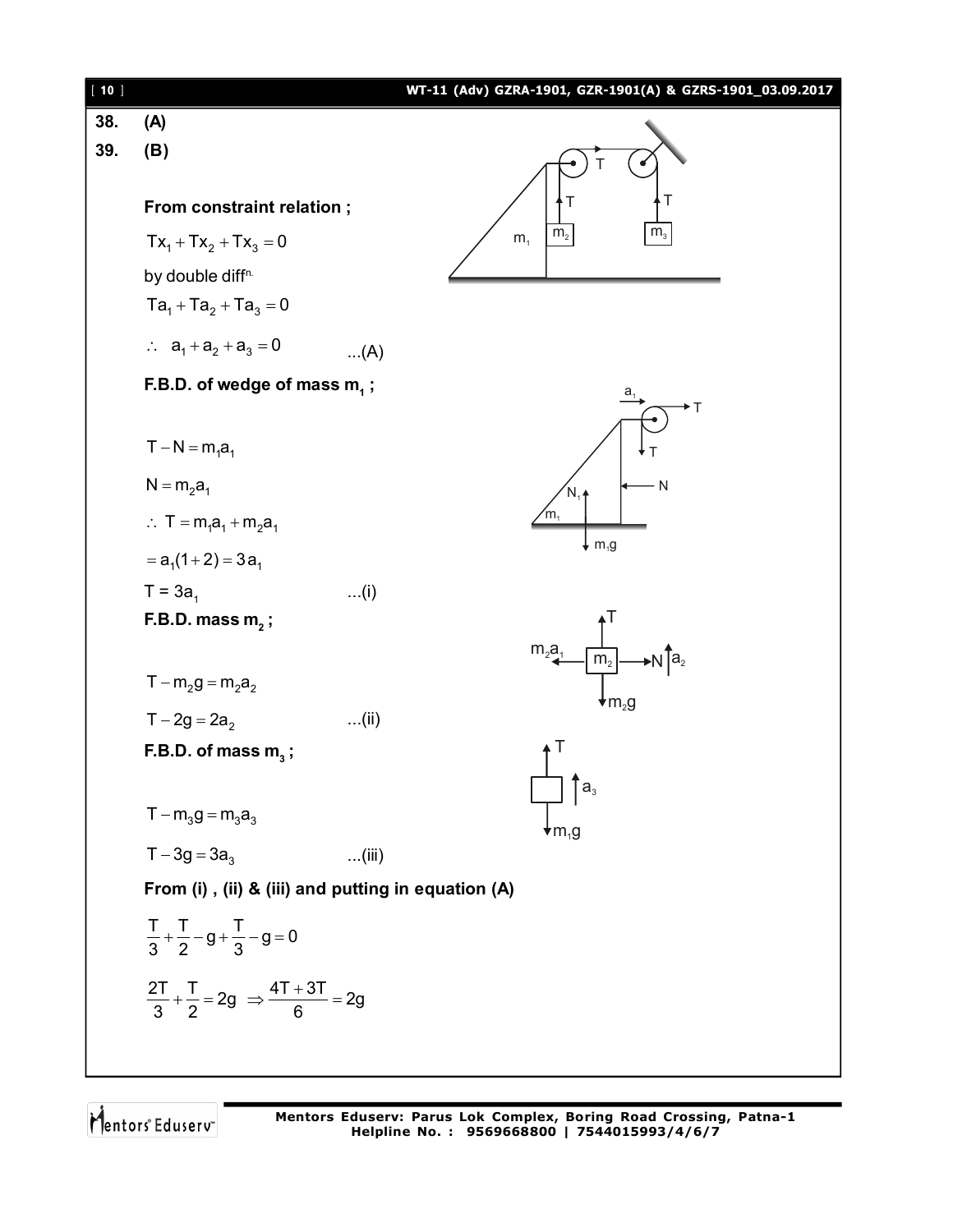# **WT-11 (Adv) GZRA-1901, GZR-1901(A) & GZRS-1901\_03.09.2017** [ **11** ]

$$
\Rightarrow T = \frac{6 \times 2 \times 10}{7} = \frac{120}{7} N
$$
  
\n
$$
a_1 = \frac{T}{3} = \frac{40}{7} m s^{-2}
$$
  
\n
$$
a_2 = \frac{T}{2} - g = \frac{60}{7} - 10 = \frac{-10}{7} m s^{-2}
$$
  
\nso, acc<sup>n</sup> of mass m<sub>2</sub>;  
\n
$$
\sqrt{a_2^2 + a_1^2} = \sqrt{\left(\frac{40}{7}\right)^2 + \left(\frac{10}{7}\right)^2}
$$
  
\n
$$
= \frac{10}{7} \sqrt{16 + 1} = \frac{\sqrt{17}}{7} g m s^{-2}
$$
  
\nacc<sup>n</sup> of mass m<sub>3</sub>;  
\n
$$
a_3 = \frac{T}{3} - g = \frac{40}{7} - 10
$$
  
\n
$$
= -\frac{30}{7} m s^{-2}
$$
  
\n40. (5)  
\n
$$
a = \left(\frac{F}{m_1 + m_2}\right)
$$
  
\n
$$
N + m_1 a = F \qquad N = F - \frac{m_1 F}{m_1 + m_2}
$$
  
\n
$$
N = \frac{m_2 F}{m_1 + m_2} \therefore \frac{m_1 (m_1 + m_2) g}{\mu m_2} = F_{min}
$$
  
\nfor fig. (i)

 $m<sub>2</sub>$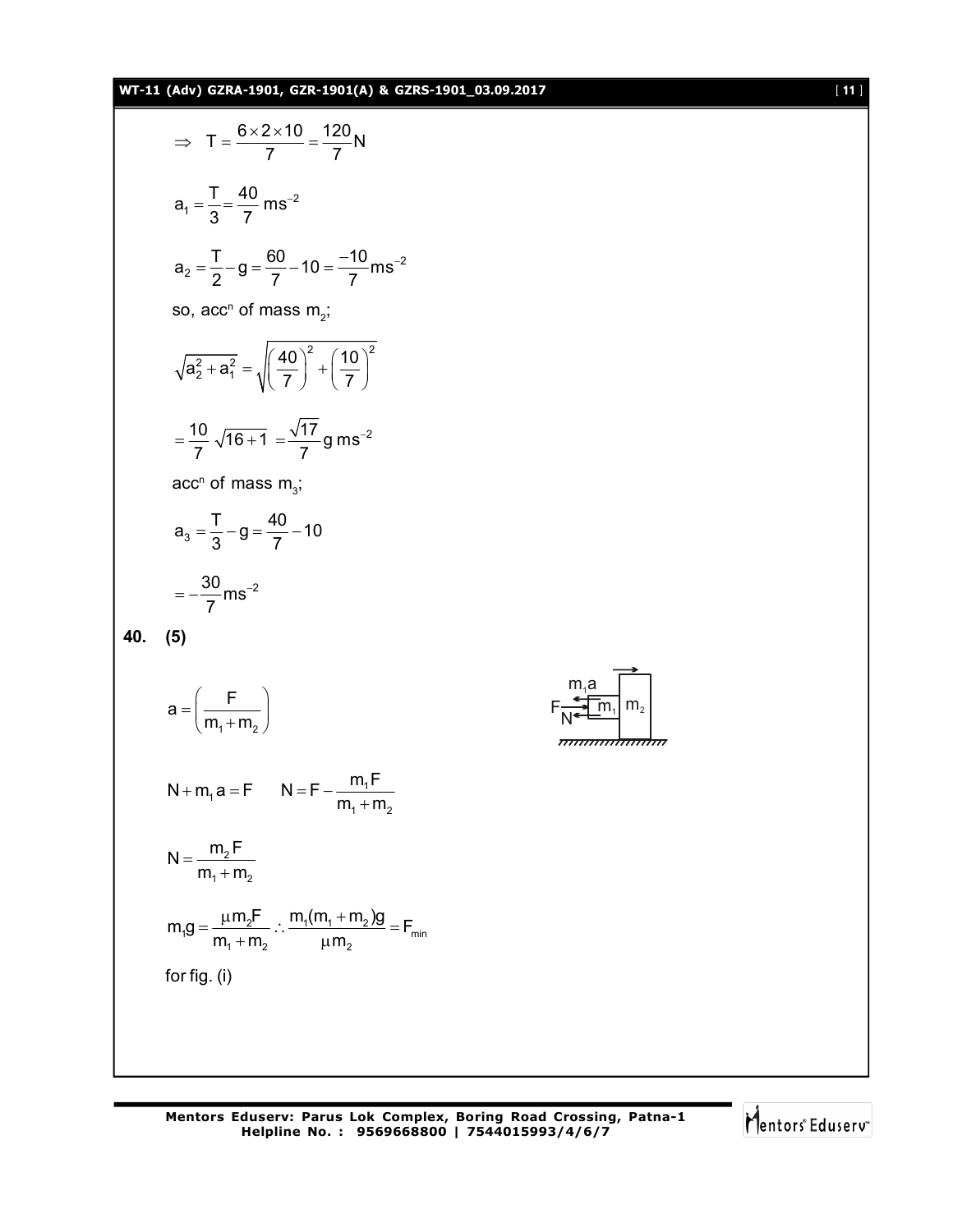

and acceleration of B is  $\mathsf{a}_{\scriptscriptstyle\mathsf{B}}$  $a_B = \frac{\mu mg}{2} = \frac{\mu g}{2}$ 2m 2  $=\frac{\mu mg}{2}=\frac{\mu g}{2}$ 

 $\therefore$  Required acceleration = 6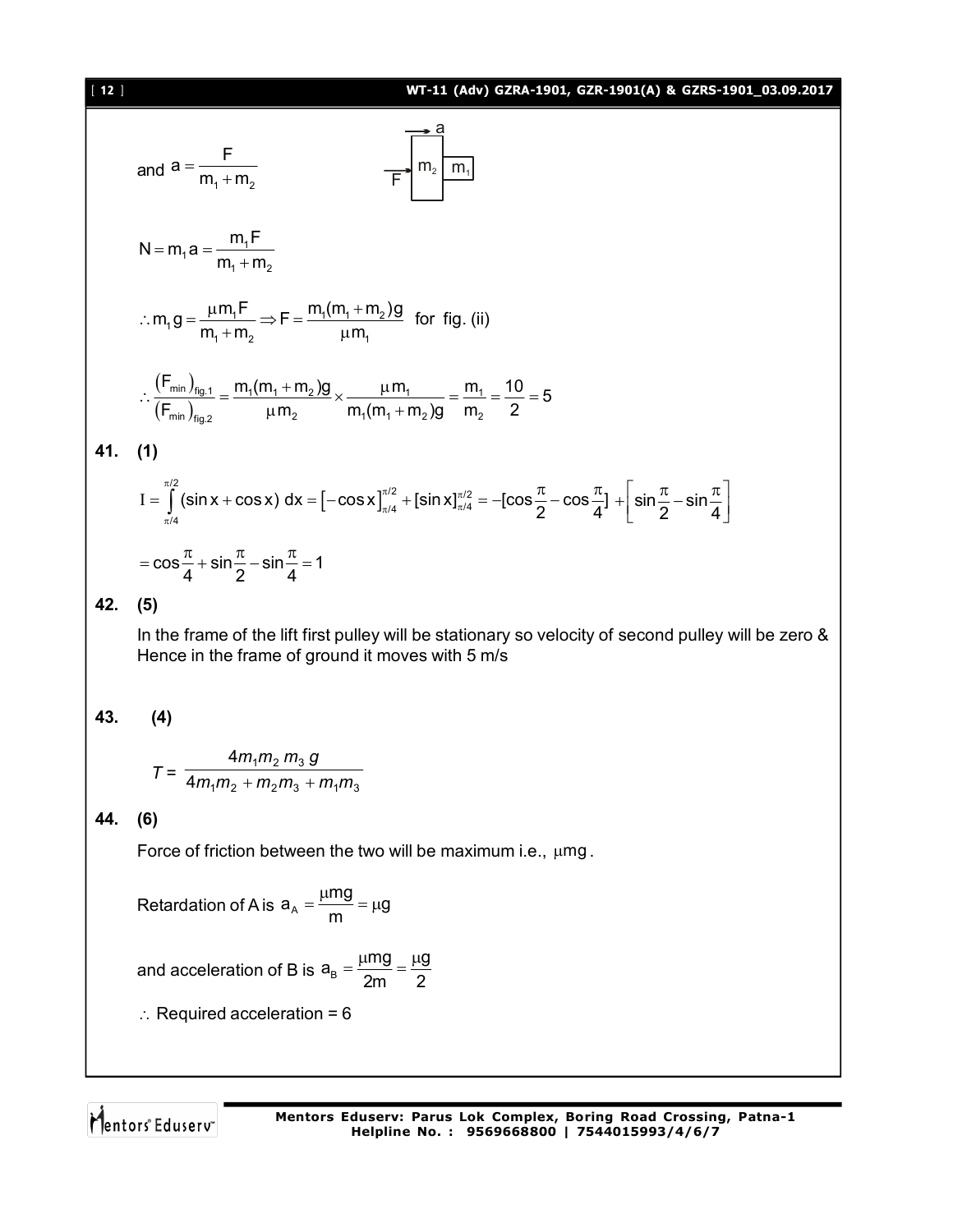### **WT-11 (Adv) GZRA-1901, GZR-1901(A) & GZRS-1901\_03.09.2017** [ **13** ]

**45. (2)**

FBD of block B w.r.t. wedge A , for maximum 'a' :



Perpendicular to wedge :

 $\Sigma f_{y'}$  = (mg cos  $\theta$  + m a sin  $\theta$  – N) = 0.

and  $\Sigma f_x$  = mg sin  $\theta$  +  $\mu$ N – ma cos  $\theta$  = 0 (for maximum a)

 $\Rightarrow$  mg sin  $\theta$  +  $\mu$ (mg cos  $\theta$  + ma sin  $\theta$ ) – ma cos  $\theta$  = 0

$$
\Rightarrow a = \frac{(gsin\theta + \mu g \cos \theta)}{\cos \theta - \mu \sin \theta}
$$

for  $\theta = 45^\circ$ 

a = 
$$
9\left(\frac{\tan 45^\circ + \mu}{\cot 45^\circ - \mu}\right)
$$
; a =  $9\left(\frac{1 + \mu}{1 - \mu}\right)$  = 30

hence, 
$$
\frac{60}{a} = 2
$$

**46. (8)**

Since mg sin  $37^{\circ}$  > µmg cos $37^{\circ}$ , the block has a tendency to slip downwards. Let F be the minimum force applied on it, so that it does not slip. Then,

 $N = F + mg \cos 37^\circ$ 

$$
\therefore \quad mg\sin 37^\circ = \mu N = \mu (F + mg\cos 37^\circ)
$$

or 
$$
F = \frac{mg\sin 37^\circ}{\mu} - mg\cos 37^\circ
$$

$$
=\frac{(2)(10)(3/5)}{0.5}-(2)(10)\left(\frac{4}{5}\right)=8N
$$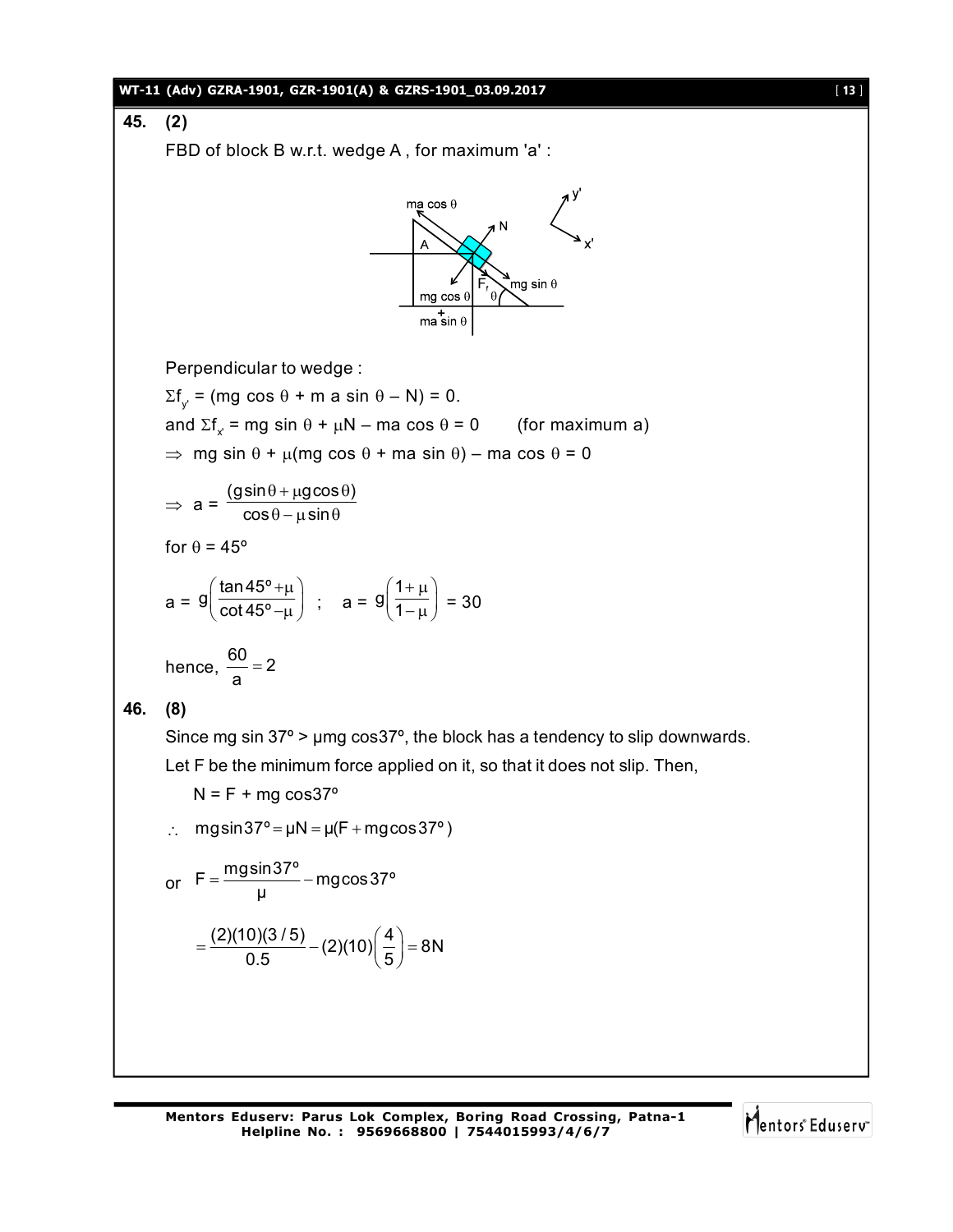[ **14** ] **WT-11 (Adv) GZRA-1901, GZR-1901(A) & GZRS-1901\_03.09.2017 CHEMISTRY 47. (C)** Since  $\log_{x} 9 = 2 \log_{x} 3$  the equation may be written  $2y^{2} - 5y + 2 = 0$  where  $y = \log_{x} 3$ By the quadratic equation  $y = \frac{1}{2}$ 1 or  $y = 2$  and hence  $x = 9$  or  $x = \sqrt{3}$ , which lies between 1 and 2.  $2(log_x 3)^2 - 5 log_x 3 + 2 = 0$ 2 1 t t  $t_1t_2 = 1$ ;  $t_1 + t_2 = \frac{1}{2}$ 5 1 2 x x  $log_{x_2} 3 + log_{x_2} 3 = \frac{5}{6}$ 2 +  $log_{x_2} 3 = \frac{1}{2}$  $3^{11}$   $10^{19}3^{12}$ 1 1  $\frac{1}{\log_3 x_1} + \frac{1}{\log_3 x_2} = \frac{\log_3(x_1x_2)}{1} =$ 5 2  $\Rightarrow$   $x_1x_2 = 9\sqrt{3}$ **48. (D)** If exactly one – ve than  $E = 1$ exactly two – ve then  $E = -1$ all three – ve then  $E = -3$ all three  $+$  ve then  $E = 3$  ] **49. (C)**  $T_r = \frac{(r-1)r(r+1)}{r^3} = \frac{r-1}{r} \cdot \frac{r+1}{r}$ r<sup>3</sup> r r  $=\frac{(r-1)r(r+1)}{2}=\frac{r-1}{r+1}$ . n r  $r = 2$  $\prod_{r=2}^{n}$  T<sub>r</sub> =  $\left(\frac{1}{2}, \frac{2}{3}, \dots, \frac{n-2}{n-1}, \frac{n-1}{n}\right) \left(\frac{3}{2}, \frac{4}{3}, \dots, \frac{n}{n-1}, \frac{n+1}{n}\right)$  $\prod_{r=2}^{n}$  T<sub>r</sub> =  $\left(\frac{1}{2}\cdot\frac{2}{3}\cdot\cdot\cdot\cdot\frac{n-2}{n-1}\cdot\frac{n-1}{n}\right)\left(\frac{3}{2}\cdot\frac{4}{3}\cdot\cdot\cdot\cdot\frac{n}{n-1}\cdot\frac{n+1}{n}\right) = \frac{n+1}{2n}$ 2 n  $=\frac{n+}{2}$ **50. (B)** It is obvious **51. (B)** LHS=  $\frac{1}{2}$  $\frac{1}{2}$  [sin A + sin B + sin C + sin D] = 2  $\Rightarrow$   $\sum$  sin A = 4  $A = B = C = D = 90^{\circ} \Rightarrow$  result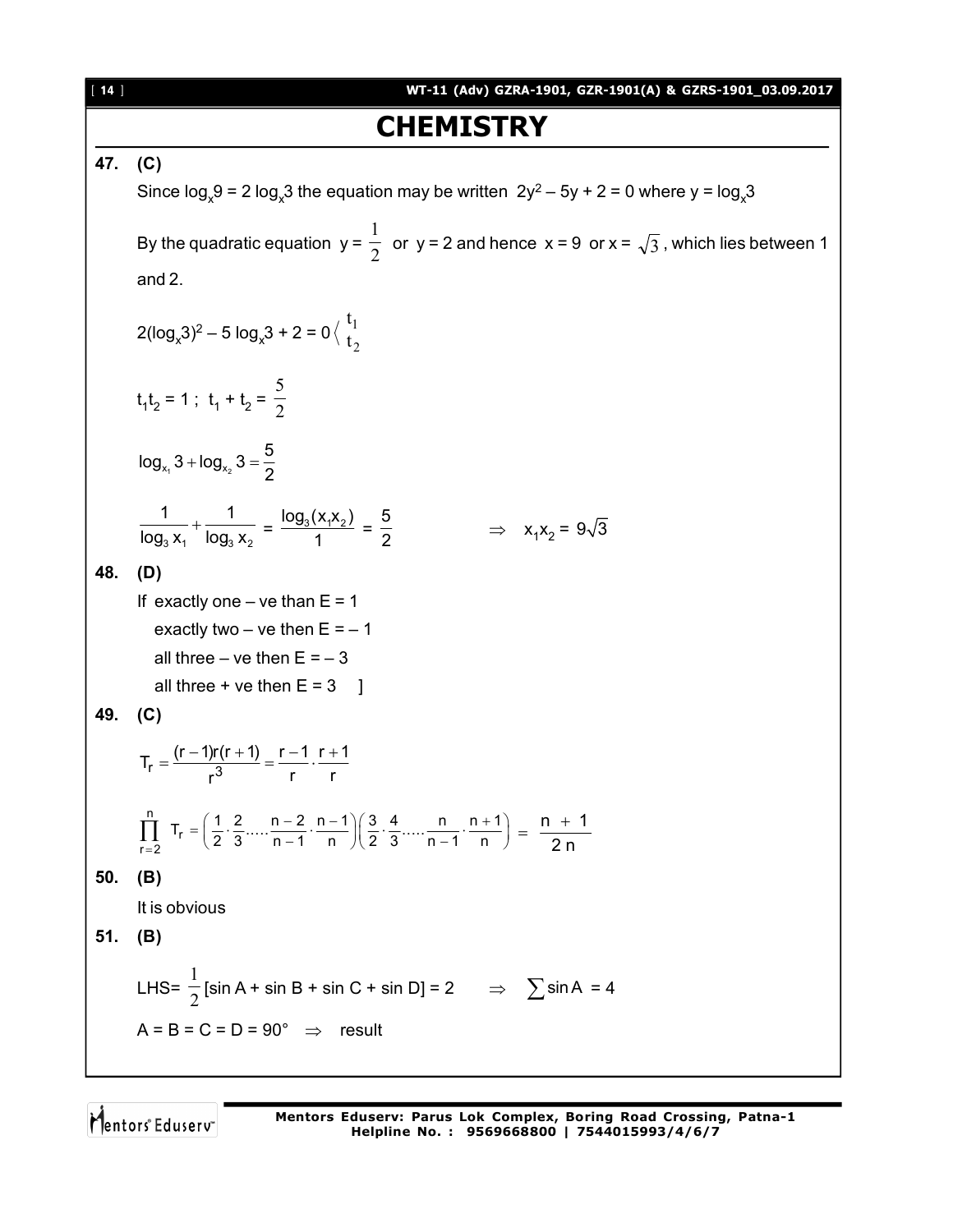#### **WT-11 (Adv) GZRA-1901, GZR-1901(A) & GZRS-1901\_03.09.2017** [ **15** ]

**52. (B)** Let ratio be  $\lambda$  : 1  $\Rightarrow \frac{6\lambda - 3}{3} = 0$ ,  $\lambda = \frac{1}{2}$  $1 \quad 2$  $\lambda$ :1  $\Rightarrow \frac{6\lambda - 3}{\lambda - 4} = 0$ ,  $\lambda = \frac{1}{2}$  $\lambda + 1$ **53. (D) 54. (A,B,D)** logx  $\frac{6}{\log 3 + (1/2)\log x}$  + (1/2)log x  $\frac{1}{\log 3 + \log x} = 0;$   $\therefore$   $\frac{\log_3 x}{1 + (1/2)\log_2 x} + \frac{1}{2} \frac{\log_3 x}{(1 + \log_3 x)}$  $3^{\prime\prime}$   $\sim$   $(11093)$  $log_3 x$  1  $log_3 x$  $1 + (1/2) \log_3 x$  2 (1 +  $\log_3 x$ )  $^{+}$  $+(1/2)$ log $_3$  x  $-2$  (1+1 = 0 let  $log_3 x = y$ y  $\frac{1}{1+(y/2)}$  + y  $\frac{y}{2(1+y)} = 0;$  $y\left(\frac{2}{2} + \frac{1}{2} \right)$  $\left(\frac{2}{2+y}+\frac{1}{2(1+y)}\right)=0$ ; y[4 + 4y + 2 + y] = 0  $\Rightarrow$  y = 0 or y = – 6/5  $\Rightarrow$  log<sub>3</sub>x = 0 or log<sub>3</sub>x = – 6/5  $x = 1$  or  $x = 3^{-6/5}$  $\Rightarrow$  A, B, D does not hold good. ] **55. (C,D) (A)** sin 3 8  $\frac{\pi}{2}$  cos 3 8  $\frac{\pi}{2}$  = 1  $\frac{1}{2}$  sin 3 4  $\frac{\pi}{4}$  = 1  $\sqrt{2\sqrt{2}}$  = irrational number. **(B)**  $log_2 112 = log_2 (2^4 \times 7) = 4 + log_2 7 = 1$  irrational number. **(C)**  $log_3 2 \cdot log_4 3 \cdot log_8 4 =$ log2  $\frac{6}{\log 3}$  · log3  $\frac{6}{\log 4}$  · log4  $\frac{1}{\log 8} = \log_8 2 =$ 1  $\frac{1}{3}$  = rational number **(D)** 27<sup>-(log<sub>125</sub>5) = 27<sup>-(log</sup><sub>5-3</sub>5) = 27<sup>- $\frac{1}{3}$ </sup></sup>  $27^{-\frac{1}{3}}$  = 1  $\frac{1}{3}$  = rational number  $\Rightarrow$  options (C) & (D) are correct  $\Box$ **56. (A,B,D)** (C) in 'C' if the sign is  $(-)$  ve instead of  $(+)$  ve then the answer is 1 ] **57. (A,B,C,D)** Equation of line through  $A(4, 3)$  is  $\frac{x-4}{2} = \frac{y-3}{1} = r$  $cos \theta$  sin  $\frac{-4}{\sin \theta} = \frac{y-3}{\sin \theta} = r$  .....(i)  $A = (4 + r \cos\theta, 3 + r \sin\theta).$  $4 + r \cos \theta = 8 \Rightarrow r = 4 \sec \theta$ .  $AB = 4 \text{ sec}$  $\theta$ 

Mentors<sup>®</sup> Eduserv<sup>®</sup>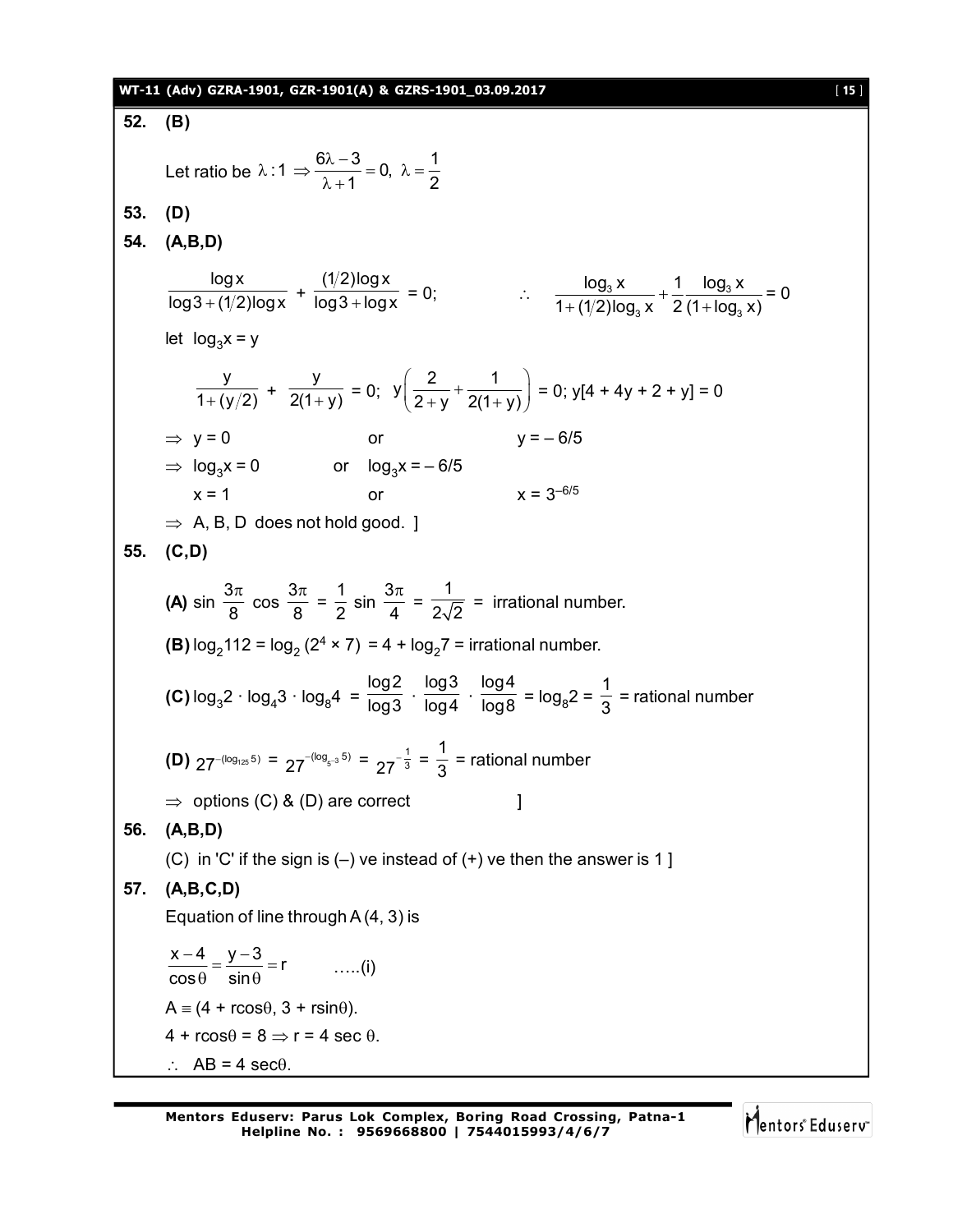# [ **16** ] **WT-11 (Adv) GZRA-1901, GZR-1901(A) & GZRS-1901\_03.09.2017**

 $\partial \sum A$ 

Similarly AC = 3 cosec θ  
\n
$$
\frac{16}{AB^2} + \frac{9}{AC^2} = cos^2 \theta + sin^2 \theta = 1
$$
\nSo AB + AC =  $\frac{4}{cos \theta} + \frac{3}{sin \theta} = \frac{2(4sin\theta + 3cos\theta)}{sin2\theta}$   
\n58. (C)  
\n59. (B)  
\n60. (C)  
\n61. (D)  
\nOA = 8 + cotθ; OB = 1 + 8tanθ  
\n
$$
\Delta = \frac{1}{2}(1 + 8tan\theta)(8 + cot\theta)
$$
\nFor Δ to be minimum tanθ = 1/8  
\n $\therefore \Delta_{min} = 16$   
\n62. (A)  
\n $z = AB = cosec\theta + 8sec\theta \Rightarrow \frac{dz}{d\theta} = 0$ ; cotθ = 2  
\n $\therefore AB_{min} = 5\sqrt{5}$   
\n63. (1)  
\nEither x = y or x =  $\left|\frac{3x + 4y - 12}{5}\right|$  or y =  $\left|\frac{3x + 4y - 12}{15}\right| \Rightarrow (1,1)$   
\n64. (6)  
\n $log_8(kx^2 + wx + f) = 2 \Rightarrow kx^2 + wx + f = 64$   
\n $\therefore kx^2 + wx + f - 64 = 0$  ....(1)  
\nalso (1) is identical to (3x - 1)(x + 15)  
\n $\therefore kx^2 + wx + f - 64 = 3x^2 + 44x - 15$   
\n $k = 3; w = 44$  and  $f = 64 = -15$   
\n $k = 3; w = 44$  and  $f = 49$   
\n $\therefore k + w + f = 96$ 

Mentors<sup>e</sup> Eduserv<sup>-</sup>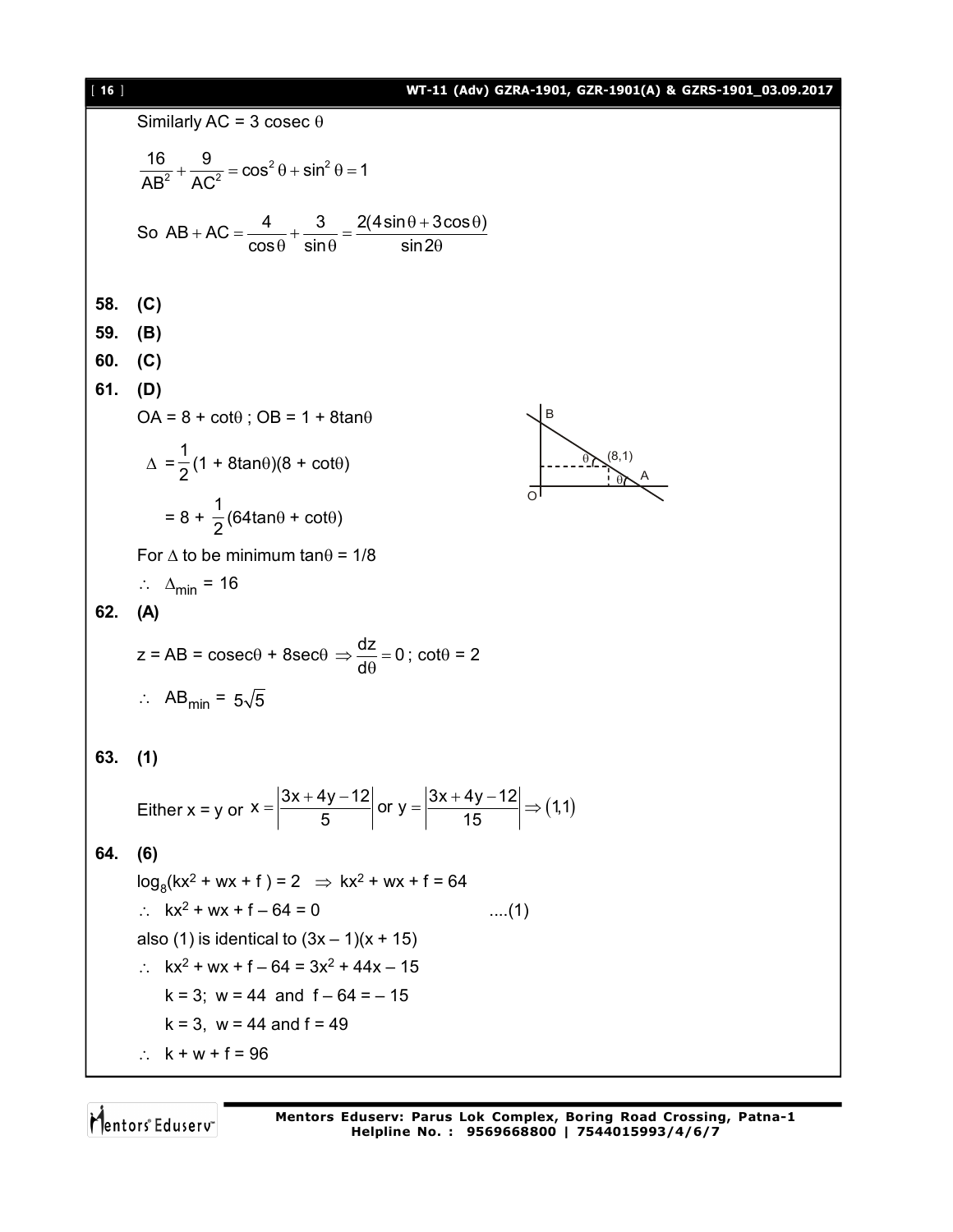#### **WT-11 (Adv) GZRA-1901, GZR-1901(A) & GZRS-1901\_03.09.2017** [ **17** ]



Mentors Eduserv